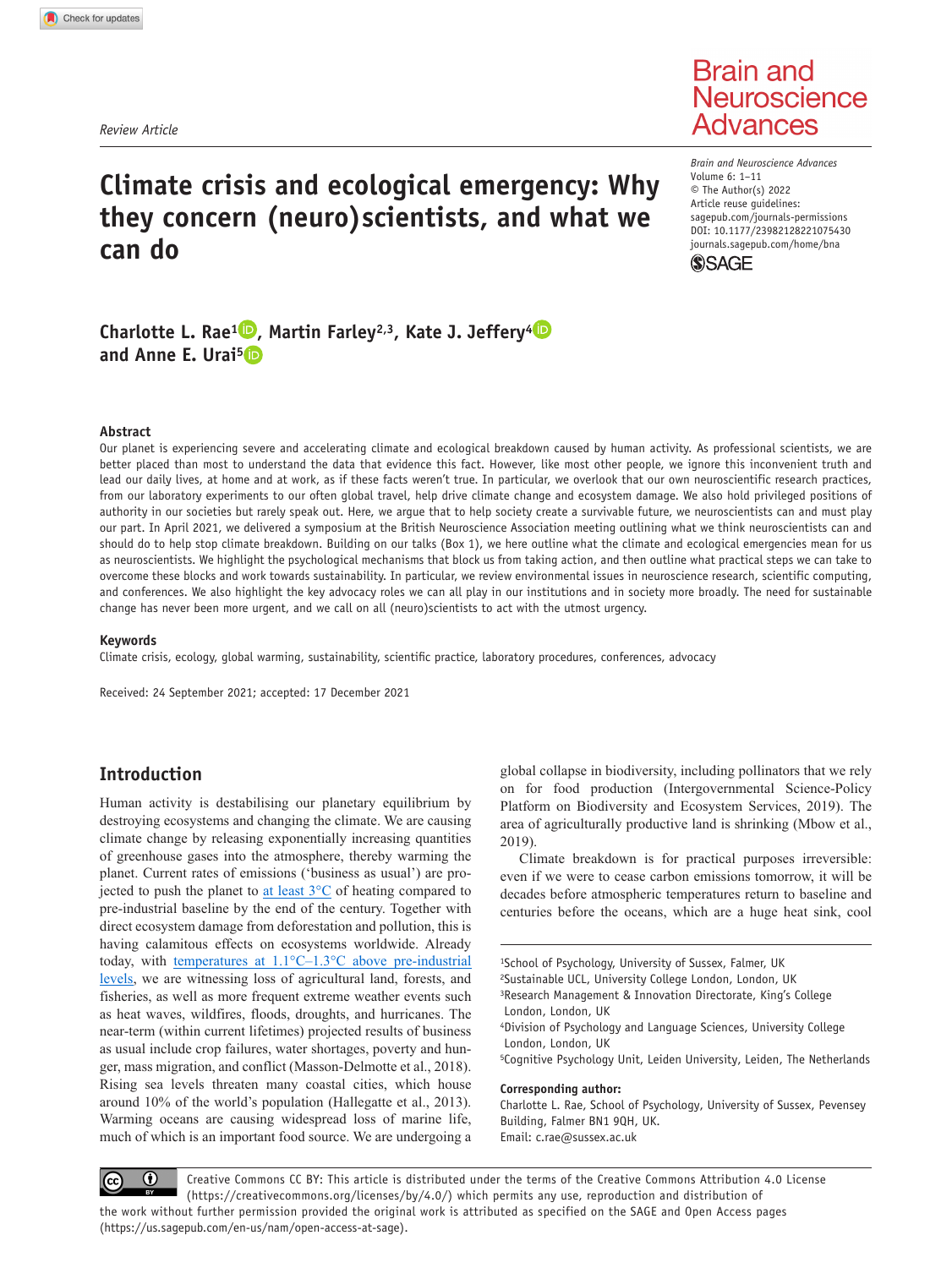Box 1. BNA 2021 symposium: 'Green neuroscience' [\(YouTube](https://www.youtube.com/watch?v=cGgwXmMiGLU), [slides\)](https://anneurai.net/green-neuroscience/).

Charlotte Rae – *The environmental impacts of cognitive neuroscience, from liquid helium to big data: what's our footprint?*

Martin Farley – *Sustainable laboratory research: LEAF and green lab efforts*

- Anne Urai *Decarbonizing science: action in academic communities and institutions*
- Kate Jeffery *Changing minds: how neuroscientists can influence public and political action on the climate and ecological crisis*

again, and the ice caps re-form (Masson-Delmotte et al., 2018). [Negative emissions technologies do not yet exist that can be](https://www.nature.com/articles/d41586-018-02184-x) [deployed at scale](https://www.nature.com/articles/d41586-018-02184-x) on the urgent timeline required (Fuss et al., 2014). Similarly, increasing biological sinks for carbon, such as by mass reforestation, will take decades that we do not have at our disposal (Nolan et al., 2021). Species extinction cannot be reversed. We must therefore focus on immediate prevention, as there is no meaningful cure.

There is also a moral dimension to the climate crisis. Affluent, developed countries are the strongest contributors to global heating (Nielsen et al., 2021), whereas those in the global South, who contributed little to global emissions and are less well-equipped to deal with climate disruptions, most severely suffer the consequences. Furthermore, our generation is the last in a position to prevent irreversible damage that will deprive future generations, starting with our own children, of the habitable, fertile, and biodiverse planet their predecessors have enjoyed.

Collectively, we have known about environmental degradation and global heating for decades but have so far failed to take meaningful action. The psychology behind environmental inaction is complex and includes psychological self-preservation tactics such as denial ('it isn't happening' or 'it's happening but isn't so bad' or 'we can fix it easily'), hopelessness ('the problem is too big', 'other people/countries won't play their part'), or fatalism ('it's too late', 'humans deserve to go extinct'). Scientists have been notably inert on the subject. For one thing, we have failed to recognise that our scientific activities are contributing to the crisis. Also, being human, we have the same instincts to denial and psychological self-preservation as everyone else. Many scientists harbour a belief that technology will get us out of our predicament: this is because we are trained to think technologically, and to focus on the many successes of science, including those that are helping end the current Covid-19 pandemic. What we tend not to appreciate is the many things science has *failed* to solve: cancer, dementia, infectious disease, addiction, and the nuclear fusion technology we have been promised for so many decades now, to name just a few. Some problems are just too large or complex to solve technologically, and 40 billion tonnes of atmospheric carbon per annum (and rising exponentially) is unfortunately one of them.

The Covid-19 pandemic has only emphasised the fragility of scientific pursuits. Time-delayed systems (such as climate change or pandemic spread) elicit paradoxical human behaviour: we fail to act early due to the large perceived immediate cost, which exacerbates problems and ultimately leads to far higher human and economic costs (Balmford et al., 2020). While many of us may prefer to stay out of politics and focus on our own research, academics are increasingly waking up to the reality that our own work is not isolated from large societal developments (Rillig et al., 2021). We do not exist in a bubble, and neuroscience depends on a stable climate to thrive. Extreme weather events have already caused numerous disruptions to scientific research:

from blazing [wildfires](https://www.universityofcalifornia.edu/news/ucs-race-stay-ahead-wildfires) in California and Australia to [heat waves](https://www.theatlantic.com/science/archive/2021/06/portland-seattle-heatwave-warning/619313/) engulfing the Pacific Northwest and [severe floods](https://massivesci.com/notes/germany-floods-climate-change-rainfall/) across Europe. One of us experienced weeks of disruption to data collection, when a tropical storm in New York caused [prolonged power out](https://www.cshl.edu/cshl-works-to-improve-communication-with-pseg-on-outages/)[ages and forced laboratories to close down](https://www.cshl.edu/cshl-works-to-improve-communication-with-pseg-on-outages/). These extreme weather events are not a manageable 'new normal', but only a harbinger of more extreme climate fluctuations to come. If we do not change course in the next decades, the destabilising effects of environmental catastrophes will severely threaten our ability to pursue neuroscience unhindered. Furthermore, one might reasonably ask what the *point* of neuroscience is, if the brains that we seek to understand are, themselves, under existential threat.

It is clear what needs to be done. By rapidly ceasing our burning of fossil fuels, shifting to renewable energy, cleaning waste streams, and moving towards circular economies, we can avoid the most catastrophic consequences of our current behaviour (Otto et al., 2020). This requires large-scale social and political change, which in turn relies on the individual and collective action of many individuals. Each of us must look beyond our carbon footprint: by focusing only on personal emissions, we risk spending our energy on individual actions that don't instantiate broader change. Instead, we can consider our '[cli](https://www.mic.com/impact/forget-your-carbon-footprint-lets-talk-about-your-climate-shadow)[mate shadow'](https://www.mic.com/impact/forget-your-carbon-footprint-lets-talk-about-your-climate-shadow), the full impact we have in our interactions with others. Talking about our worries and leading by example in our changes are crucial to change social norms and ultimately influence policy.

Here, we discuss how neuroscientists can act (Figure 1; see also Aron et al., 2020 and Zak et al, 2020). We start by detailing local action in our laboratories (from biology to cognitive neuroscience) and day-to-day research activities, and then zoom out to our duties as members of academic institutions and professional communities. We finally discuss scientists' role in public debate, education, and advocacy. Throughout, we emphasise how all these levels of action co-exist and strengthen each other (Figure 2).

## **Environmental footprints of neuroscience research**

Neuroscience research has a large environmental footprint, ranging from consumption of experimental resources such as plastics and chemicals in the lab, to the energy associated with infrastructure (buildings and their maintenance), animal housing, equipment manufacture and use, and data storage and analysis. The energy we use and its associated carbon emissions are helping drive the climate crisis, and extraction and disposal of the materials that make up our scientific consumables and equipment play a part in ecosystem damage and biodiversity loss. These environmental costs occur at all stages of the research pipeline. As a community, we need to be much more aware of the ways in which our scientific enterprises harm the planet, and take steps to reduce this harm (see Box 2).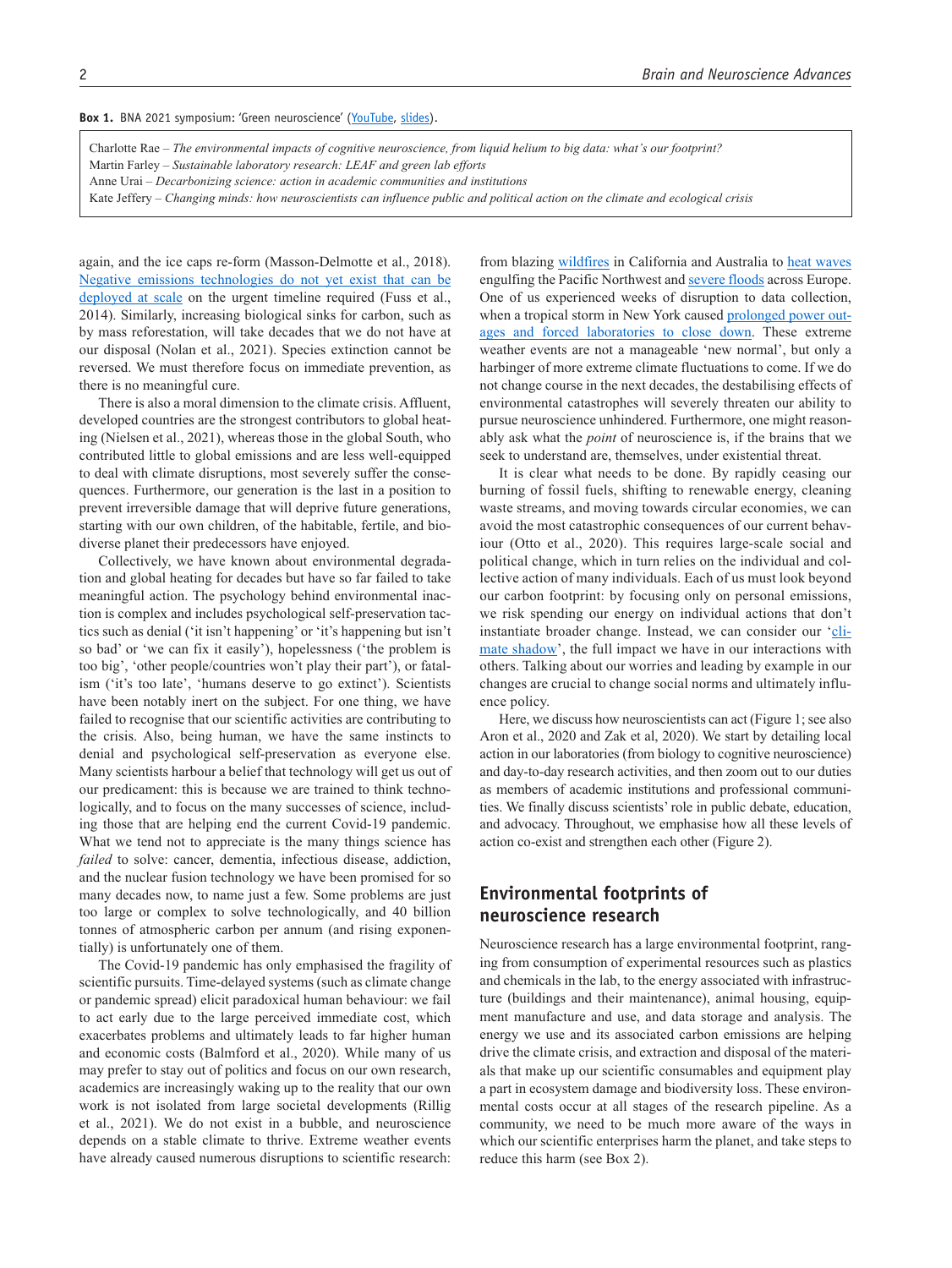

Fiqure 1. Ways in which (neuro)scientists can act on the climate and ecological emergencies. We distinguish four areas of influence and a nonexhaustive list of specific actions, each of which is discussed in greater detail in the article.



Figure 2. Climate action across spheres of influence. Our day-to-day actions induce social change, creating a mandate for leaders and power-holders to act at higher levels. Societal-level changes and government legislation are ultimately necessary to meaningfully change people's behaviour at the global scale required.

## *Laboratories: energy consumption, equipment, and standardised mitigation*

Wet labs are key facilities for many branches of neuroscience: however, the full environmental impacts of neuroscience laboratories have yet to be fully quantified. This is largely due to the lack of S[cope 3 emissions data](https://www.carbontrust.com/resources/briefing-what-are-scope-3-emissions) associated with them, which includes monitoring of indirect emissions such as in supply chains (Box 3). A similar issue arises with consumables such as plastics. Although we still do not know the exact environmental costs of neuroscience laboratories, we do know that they result in significant carbon emissions: this becomes evident when looking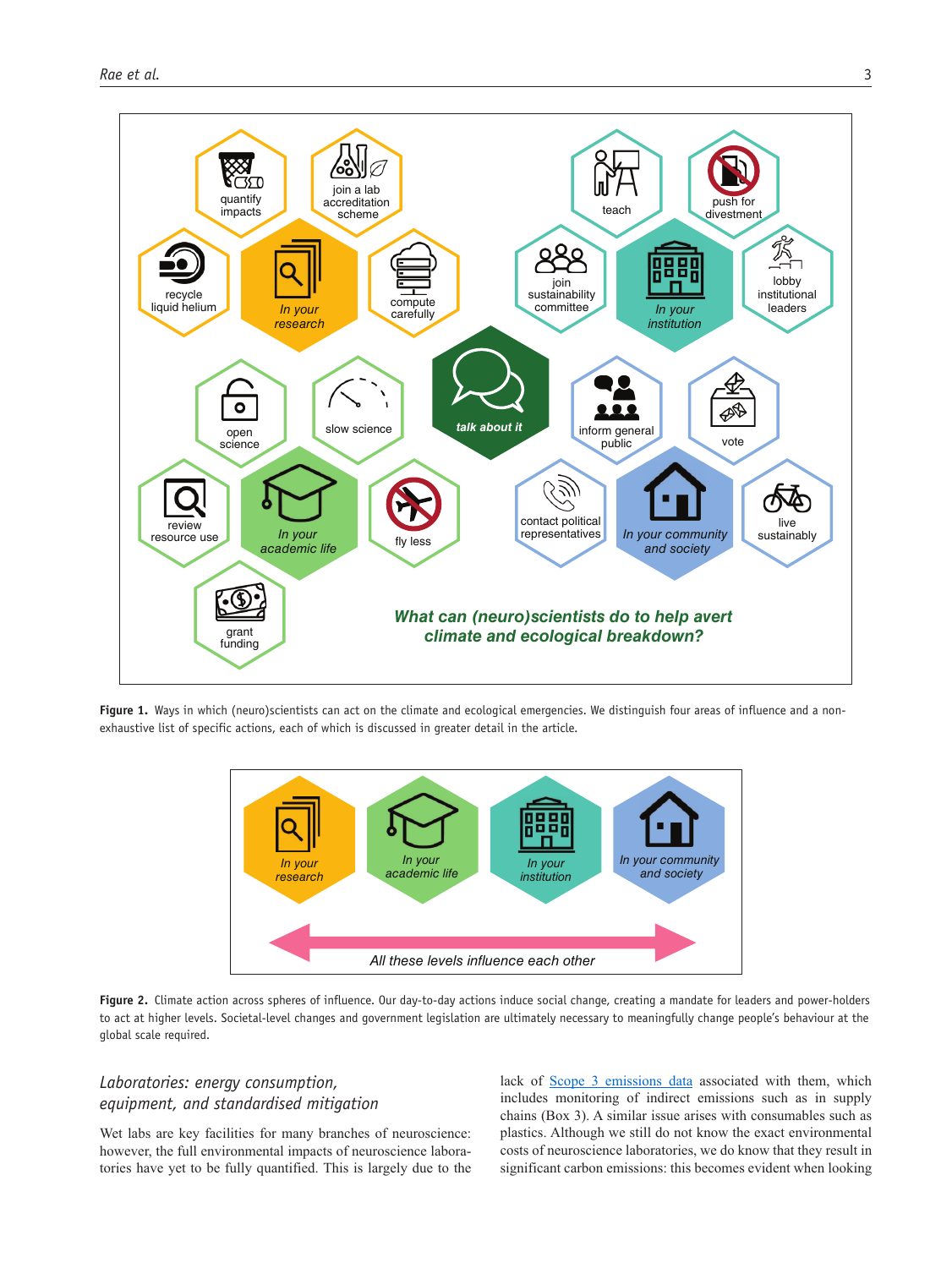#### **Box 2.** Steps to tackle environmental costs of neuroscience research.

- • **Quantify.** Identify and evaluate the climate and ecological costs of your research. Push suppliers and manufacturers to evaluate and share the environmental impacts of their products via life-cycle assessments. The first step to action is often to understand the scale of impacts.
- Laboratory Practices. Integrate sustainable lab practices into your research. This includes but is not limited to increasing reuse of consumables, managing equipment in a more sustainable manner, and managing samples and chemical stockpiles. Ensure laboratory practices integrate quality control, to improve conditions for reproducible research. Consider doing this via an accreditation scheme such as [LEAF.](https://www.ucl.ac.uk/sustainable/staff/leaf)
- • **Liquid helium for MRI and MEG scanners.** Helium is a by-product of fossil fuel extraction. Install a helium recycling tank for MEG to capture boil-off and support development of new non-helium methods such as OPM-MEG.
- • **Computing demands for data analysis and modelling.** Run only analyses and models that you need to, optimise modelling to minimise energy costs, and avoid running jobs at peak times for energy demand.
- • **Resource usage.** Consider carefully how much data to acquire, analyse, store, and share. Reduce storage of unnecessary files, regularly clean up data, remove intermediary processing stages, and consider how much needs to be stored long term.
- **Data sharing.** Where possible, use an open science repository that runs on renewable energy, such as the [Open Science Framework.](https://osf.io/)
- **Slow science.** Focus on quality over quantity, in line with 'slow science' principles (Frith, 2020).
- **Engage peers.** Raise awareness of impacts and contribute to community actions to establish best practices where this is currently unknown, such as through the [Organization for Human Brain Mapping's Sustainability and Environment Action Group](https://ohbm-environment.org/). The ClimateActionNeuPsych [Slack group](https://t.co/mb5g64XH0P?amp=1) provides a forum to discuss among colleagues and share best practices in, for example, teaching, conferences, laboratory practice, and institutional policy.

MRI: magnetic resonance imaging, MEG: magnetoencephalography, OPM-MEG: Optically Pumped Magnetometer magnetoencephalography.

#### **Box 3.** What are Scope 1, 2, and 3 emissions?

Greenhouse gas emissions are categorised into three groups or ['Scopes'](https://www.esganalytics.io/insights/what-are-scope-1-2-and-3-carbon-emissions).

- *Scope 1* covers *direct emissions* from owned or controlled sources, such as vehicles or [institutional power plants](http://bit.ly/newenergyplan).
- *Scope 2* covers *indirect emissions* from *energy purchased* from a utility provider.
- *Scope 3* includes *all other indirect emissions* that occur in the supply chain. These range from business travel, waste disposal and purchasing (embodied carbon of materials) to financial investments. These are the most difficult to estimate and tend to make up the majority of an organisation's emissions.

at specific institutions. For example, at UCL, where two of us are based, [approximately 48% of the whole institution's emissions](https://www.ucl.ac.uk/sustainable/sites/sustainable/files/sustainable_ucl_annual_report_2019-20.pdf) [derive from science facility operations](https://www.ucl.ac.uk/sustainable/sites/sustainable/files/sustainable_ucl_annual_report_2019-20.pdf).

Despite the lack of comprehensive quantification, there are immediate actions neuroscientists can take to mitigate many known sources of carbon emissions. The largest source of energy consumption within labs typically derives from ventilation (Dockx, 2015). While lab users cannot redesign their ventilation systems, they can take mitigation steps: for example to close the sashes of fume cupboards, which significantly reduces energy consumption (Haugen, 2020). Beyond ventilation, laboratory equipment is often energy-intensive. In a plug-load assessment at the University of Stanford, lab equipment represented 14% of all equipment surveyed, but was responsible for 50% of the energy consumption (Hafer, 2017). Lab users can simply turn off equipment more often, but further reductions will rely on improved equipment operation while balancing research needs. For example, users may consider changing ultra-low temperature storage conditions from −80°C to −70°C, which can save [28% in energy](https://www.ed.ac.uk/files/atoms/files/efficient_ult_freezer_storage.pdf) [consumption](https://www.ed.ac.uk/files/atoms/files/efficient_ult_freezer_storage.pdf). In doing so, they should consider a variety of factors, such as freezer door-opening frequency, sample location within the units, and sample type.

Laboratory equipment has impacts beyond its energy consumption, albeit, again, Scope 3 data on the embodied carbon associated with manufacturing is often lacking. However, lifecycle assessments (LCAs) on comparable pieces of equipment, such as in refrigeration (Cascini et al., 2013), indicate the significant impacts manufacturing can have on the environment. In this respect, the purchasing, upkeep and maintenance, usage, and disposal of equipment are important factors in the overall sustainability of scientific operations. During purchase, users should seek equipment with the lowest LCA possible and avoid unnecessary replacement unless both the LCA and energy efficiency have been considered. Equipment should be maintained and repaired where feasible, to improve longevity and reduce the need for new purchases. Sometimes equipment is no longer required even though it is still functional: in such cases users should donate or [re-sell equipment](https://www.unigreenscheme.co.uk/). Institutions should also provide easy access to repair services, as at UCL where [repair clinics](https://www.ucl.ac.uk/sustainable/events/2020/feb/lab-repair-clinic) have been hosted across the campus. Here, repair teams were sent to various institutes, and lab users could request services on-site at no extra cost (unless further parts were required). Disposal of equipment should only be considered when repair, resale, or options for donation have been exhausted. The responsible use of equipment highlights how meaningful action can only arise from coordinated efforts across levels: local (scientists' purchasing decisions), institutional (university policies and repair support), and governmental (mandatory standards for equipment lifetimes and energy efficiency) (Figure 2).

Today's laboratory neuroscience research techniques rely on access to single-use consumables, many of which are plastic. Because plastic is made from oil, these consumables require fossil fuels for manufacture. At the end of their short life, many such lab items are incinerated, or placed in landfill (which can generate even greater emissions), because we have no other way of disposing of them (Rizan et al., 2021). [While quantification efforts are underway,](https://naei.beis.gov.uk/data/ef-all) wet labs are just starting to assess how to reduce and recycle the consumption of single-use plastics (Alves et al., 2020). Where possible, reusable consumables should be prioritised over single-use disposable items, although considerations for contamination, safety,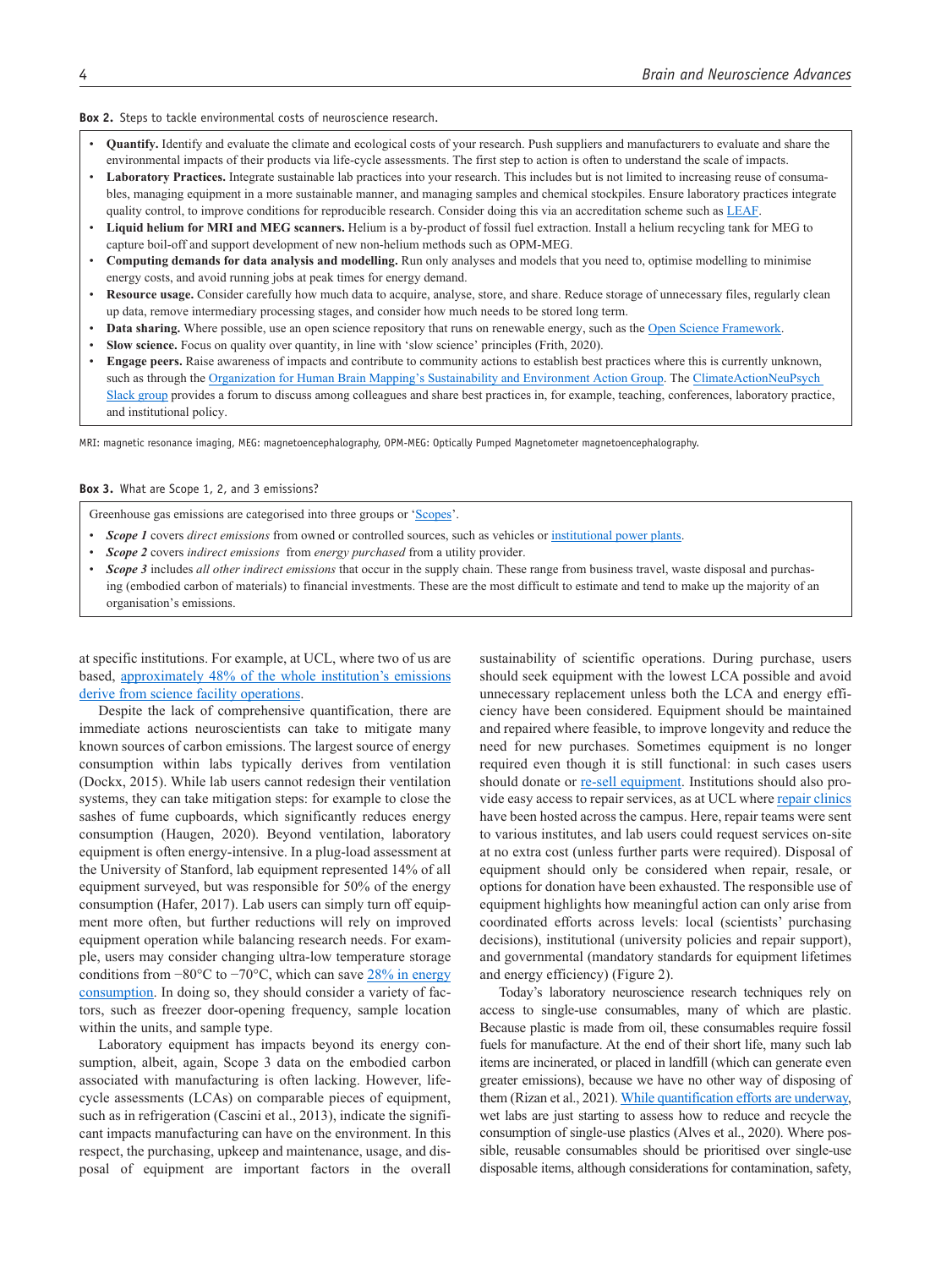and throughput must be balanced with environmental impacts. This has resulted in institutions developing their own guidance for wet lab users: examples include [UCL,](https://www.ucl.ac.uk/sustainable/file/5567) [Oxford,](https://sustainability.admin.ox.ac.uk/files/plasticreductionguidanceforlabs.pdf) and [Edinburgh.](https://www.ed.ac.uk/files/atoms/files/reducing_single-use_laboratory_plastics_0.pdf)

Wet lab neuroscientists must consider a multitude of factors to reduce the environmental impact of laboratory operations. Making a lab more 'green' can be a complicated endeavour, requiring researchers to independently research what is feasible and review existing case studies. Having a list of predetermined steps can be a powerful mechanism for ensuring staff take action in complex settings, as has been evidenced with safety checklists in clinical surgery (Papadakis et al., 2019). For this reason, Sustainable UCL has developed the [LEAF programme.](https://www.ucl.ac.uk/sustainable/staff/leaf) LEAF is a standardised list of actions that any staff or student can implement within a laboratory setting, to mitigate the environmental impact of operations. Criteria include issues listed above (ventilation, equipment, and plastic consumables), but also actions around waste management, procurement, teaching, people, water, and research quality. LEAF is the first programme to establish a connection between research quality and environmental sustainability, in recognition that high quality, reproducible, science is less wasteful. As a result, LEAF is supported by the [UK](https://www.ukrn.org/)  [Reproducibility Network](https://www.ukrn.org/). LEAF is currently in use within 53 institutions since launching in February 2021. In recognition of the financial savings and carbon emission reductions possible by implementing LEAF, the tool contains calculators which allow users to quantify such impacts. Many other institutions have their own recognised programmes to improve the sustainability of laboratory operations: examples include [University of Colorado,](https://www.colorado.edu/ecenter/greenlabs) [Boulder](https://www.colorado.edu/ecenter/greenlabs), the [University of Georgia,](https://greenlab.uga.edu/) [Emory,](https://sustainability.emory.edu/programs/green-labs-at-emory/) [Harvard](https://green.harvard.edu/programs/green-labs) in the United States and the Universities of [Bristol](http://www.bristol.ac.uk/green/doing/labs/) and [Edinburgh](https://www.ed.ac.uk/sustainability/what-we-do/laboratories) in the United Kingdom. Other initiatives and networks include the UK's [LEAN](https://www.lean-science.org/), the [Max Planck Sustainability Network](https://www.nachhaltigkeitsnetzwerk.mpg.de/) in Germany, [Green Your Lab,](https://greenyourlab.discourse.group/) [My Green Lab](https://www.mygreenlab.org/), [I2SL](https://www.i2sl.org/) and national networks like [Green Lab NL](https://www.greenlabs-nl.eu/), [Green Labs Austria,](https://greenlabsaustria.at/) and [Sustainable Labs](https://slcan.ca/) [Canada](https://slcan.ca/). With the breadth of tasks at hand for neuroscience researchers, and the complexity of reducing environmental impacts of laboratory operations, such initiatives will become an increasingly important resource in standardising good practice.

In summary, we encourage neuroscientists using laboratories to close the fume hood, consider energy usage and maintenance of equipment, switch to reusable items over single-use consumables where possible, and consider the entire life-cycle costs of equipment from production to disposal. More broadly, it is important to adopt an institutional sustainable labs policy, enrol on a certification programme such as LEAF, and share good practice with fellow scientists around the world (Zak et al., 2020).

## *Cognitive neuroscience: hardware and computing*

It is not just wet labs that are resource-hungry and polluting; cognitive neuroscience also has a significant environmental impact. Cognitive neuroscience techniques such as magnetic resonance imaging (MRI), magnetoencephalography (MEG), electroencephalography (EEG), positron emission tomography (PET), and transcranial magnetic stimulation (TMS) require specialist equipment , and that has an environmental footprint, both in manufacture and usage. MRI and MEG scanners also require liquid helium to cool the superconducting elements. Helium is a naturally occurring substance in the geological environment, which

[exists almost entirely in reserves of natural gas, buried in the](https://lbnmedical.com/liquid-helium-in-mri-machine/)  [Earth.](https://lbnmedical.com/liquid-helium-in-mri-machine/) This means the only way we obtain helium for our scanners is as a by-product of fossil fuel extraction. If we are to [decrease fossil fuel usage by 60% by 2030](https://www.ipcc.ch/site/assets/uploads/sites/2/2019/05/SR15_SPM_version_report_LR.pdf), and eliminate it [by](https://www.ipcc.ch/site/assets/uploads/sites/2/2019/05/SR15_SPM_version_report_LR.pdf)  [2050](https://www.ipcc.ch/site/assets/uploads/sites/2/2019/05/SR15_SPM_version_report_LR.pdf), how will we cool our scanners without the helium buried in natural gas deposits? Many modern MRI scanners, such as the Siemens Prisma, have [zero helium boil-off technology](https://cdn0.scrvt.com/39b415fb07de4d9656c7b516d8e2d907/1800000001114614/8cb1fac3d98d/siemens-healthineers-Magnetom_Prisma_EnvironmentalProductDeclaration.pdf) that reduces the frequency of topping up helium to once every 10 years. For MEG scanners, which use helium at a faster rate than MRI, labs can install a helium recycling tank to capture boiloff (Takeda et al., 2011). This reduces operating costs and protects laboratories against the [wildly fluctuating market prices of](https://cen.acs.org/articles/93/i30/Helium-Prices-Rise-Universities-Consider.html)  [mined helium](https://cen.acs.org/articles/93/i30/Helium-Prices-Rise-Universities-Consider.html). In the longer term, non-helium brain scanning techniques such as Optically-Pumped Magnetometer MEG (Boto et al., 2018) may eliminate our need for helium completely.

Scientific computing is another surprisingly resource-intensive enterprise. Neuroscientists require ever-increasing compute resources to analyse ever-growing datasets (Glasser et al., 2016; Littlejohns et al., 2020; The International Brain Laboratory et al., 2019), and this brings with it increased energy demands and carbon costs. Data centres and IT equipment are environmentally costly to build and [energy-hungry to run](https://e360.yale.edu/features/energy-hogs-can-huge-data-centers-be-made-more-efficient) (in part due to the requirement for constant air conditioning, even when data are not being analysed). Indeed, in 2017, data centres produced [2% of global carbon emissions,](https://www.mdpi.com/1996-1073/10/10/1470) and their absolute carbon footprint continues to grow. In computational neuroscience and machine learning, computing demands can be very substantial (Anthony et al., 2020). Computer scientists are increasingly aware of this issue (Rolnick et al., 2019), and tools such as CodeCarbon (Goyal-Kamal et al., 2021) make it easy to quantify the carbon footprint of a piece of software. Novel, energy-efficient computing hardware (Marković et al., 2020) and software (Schwartz et al., 2020) are under active development in computer science and engineering. However, until these are widely implemented, we should consider carefully how much data to acquire, analyse, store, and share: the more we do, the bigger our footprint. Storage via hard media (such as tapes for human brain imaging) might reduce this energy requirement, but may incur other environmental costs in the manufacture and eventual disposal of the hard media. Ask if your data centre considers the time of day that analyses are run: even in countries with high renewable energy fractions, fossil fuels often supplement renewable generation at peak times. Practising good data management can lower a project's energy use, while improving scientific quality and reproducibility: for example remove unnecessary intermediary files, use version control to avoid re-running analyses, and test code locally before deploying it on large datasets.

The environmental cost of computing also applies to data sharing, as open science repositories run on servers in data centres. Ultimately, given the environmental costs of acquiring data, it may be that reusing open datasets is the more sustainable approach, and indeed open science practices [often save time and](https://osf.io/abt8q/)  [resources](https://osf.io/abt8q/) in general. Some repositories, like the Open Science Framework (OSF) which [uses Google Cloud,](https://help.osf.io/hc/en-us/articles/360019737894) are run using [100% renewable](https://www.google.com/about/datacenters/renewable/) energy. [FigShare,](https://figshare.com/) as well as other popular repositories for human brain imaging research, such as [OpenNeuro](https://openneuro.org/) (for sharing raw data) and [NeuroVault](https://neurovault.org/) (for sharing statistical results), use Amazon Web Services (AWS), which in 2020 used only 50% renewables. While AWS is '[committed to](https://sustainability.aboutamazon.com/environment/the-cloud?energyType=true)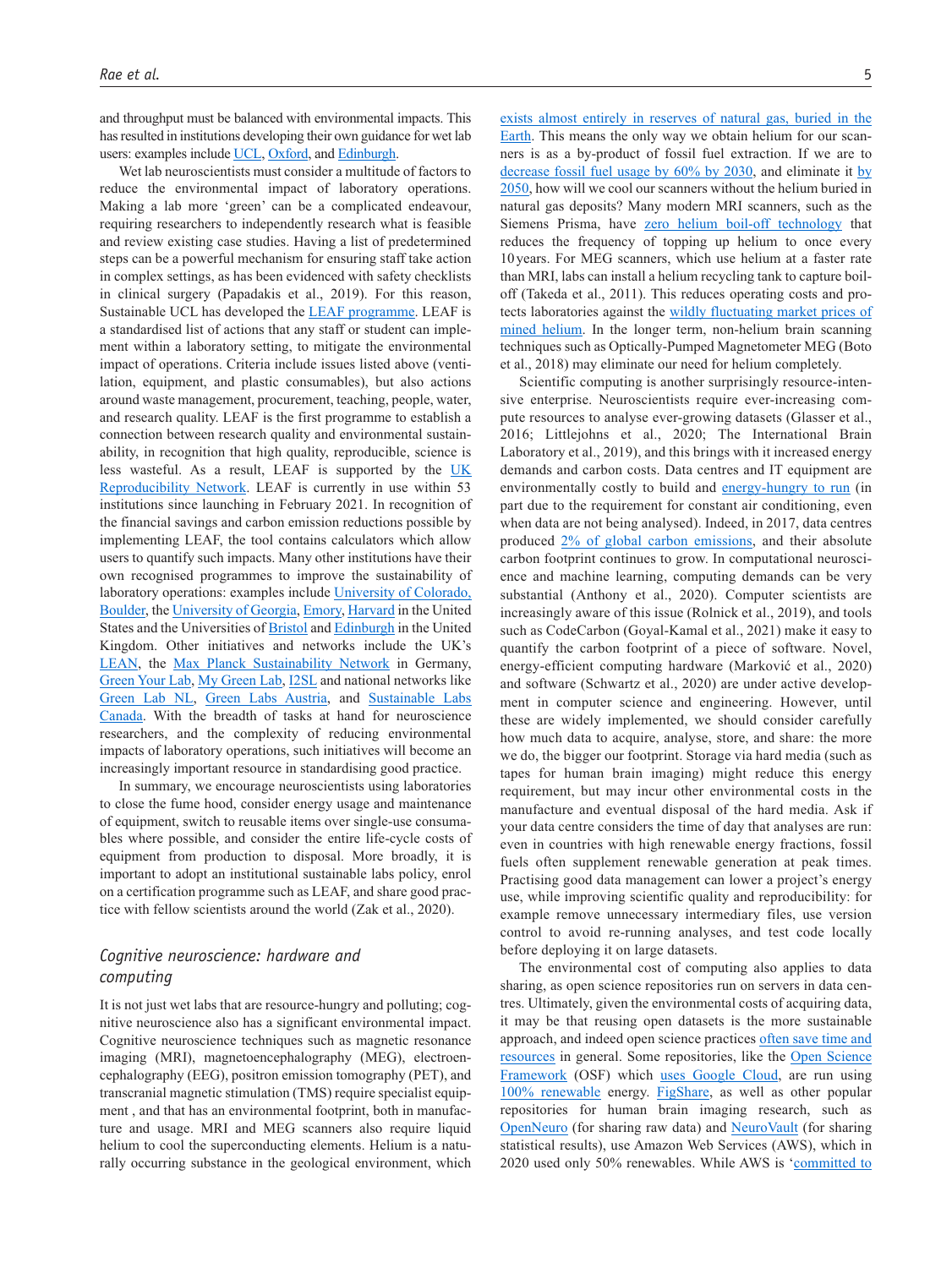**Box 4.** Assessing the carbon footprint of neuroscience.

It remains uncertain what truly sustainable research pipelines look like: We need to more clearly identify the footprint of our research. [LEAF](https://www.ucl.ac.uk/sustainable/staff/leaf) provides guidance and accreditation for sustainable practices in wet labs, including calculators to estimate the emission reductions achieved, and the [Organization for Human Brain Mapping's \(OHBM\) Sustainability and Environment Action Group](https://ohbm-environment.org/) is working on developing a 'carbon calculator' (Mariette et al., 2021) and best practice recommendations on open, sustainable pipelines for human neuroimaging research. By developing such tools as a community, we hope it will become much easier to identify those behaviours that most affect our research footprint (how many emissions are saved by skipping an overseas conference, versus moving data to a server that is powered by renewables?) complementing similar calculations for personal carbon footprints (Wynes and Nicholas, 2017). However, community efforts to develop best practice recommendations will only succeed if neuroscientists actively contribute to groups and task forces (join the [OHBM team here](https://ohbm-environment.org/neuroimaging-research-pipelines-group/)).

[achieving 100% renewable energy usage by 2025'](https://sustainability.aboutamazon.com/environment/the-cloud?energyType=true), data currently shared on these repositories are burning fossil fuels. This tension between the social value and environmental cost of sharing can be minimised by sharing only files that are truly needed (Samuel and Lucivero, 2020). This is particularly pertinent for human brain imaging, in which there is often unnecessary duplication of data (pre)processing by individual users. This is not only resource-inefficient, but can also cause problems with reproducibility of results (Botvinik-Nezer et al., 2020). Sharing appropriately documented preprocessed data and derivatives, as opposed to raw data, could help reduce the footprint of sharing, while retaining scientific value.

Moving forward, we hope that resource and energy use related to data management and sharing will become a core consideration in project design and dissemination. It is also essential that we understand more about the precise environmental costs of acquiring new data versus reusing that which has been publicly shared, in order to make more informed judgement calls (Box 4).

## **Decarbonising academic communities and institutions**

Beyond sustainability in our data collection and analyses, we have a powerful role to play as professional scientists more broadly: both in our own behaviour and by changing the governance of our institutions and communities.

## *Flying less*

A major contribution to academics' carbon footprint is the habit of frequent, long-distance air travel to meetings and conferences, which contributes substantially to universities' emissions (Ciers et al., 2019). A case study shows that around 70% of a single 4-year PhD's carbon emissions come from air travel (Achten et al., 2013), and skipping a single roundtrip trans-Atlantic flight saves more carbon than eating a fully plantbased diet for a year (Wynes and Nicholas, 2017). Taken together, the total travel emissions for one meeting of the Society for Neuroscience may amount to 22,000 metric tonnes CO<sub>2</sub> (Nathans and Sterling, 2016), [as much as the electricity](https://www.epa.gov/energy/greenhouse-gas-equivalencies-calculator) [use of almost 4,000 American homes.](https://www.epa.gov/energy/greenhouse-gas-equivalencies-calculator) Unsurprisingly, a small group of (mostly senior) academics take the vast majority of these flights (Arsenault et al., 2019), giving them the most room and responsibility for improvement.

To fly less, we can all attend fewer meetings in person, and meet in conferences and collaborate locally rather than overseas (Nathans and Sterling, 2016). We can choose transportation wisely: trains and carpooling can cover the same distance with a

[much smaller carbon footprint.](http://www.ecopassenger.org/) If you must fly, choose economy class, avoid layovers, and combine multiple trips to maximise your flight's scientific gain (Ciers et al., 2019). Crucially, discuss these considerations with your colleagues and students to create [a culture of sustainability,](https://www.universiteitleiden.nl/en/social-behavioural-sciences/psychology/cognitive-psychology) for instance by encouraging [carbon](https://unter1000.scientists4future.org/)[conscious travel policies](https://unter1000.scientists4future.org/) at your institution. Be very [wary of car](https://features.propublica.org/brazil-carbon-offsets/inconvenient-truth-carbon-credits-dont-work-deforestation-redd-acre-cambodia/)[bon offsets:](https://features.propublica.org/brazil-carbon-offsets/inconvenient-truth-carbon-credits-dont-work-deforestation-redd-acre-cambodia/) they rarely neutralise all emissions, are difficult or impossible to scale up, and can give the dangerous impression that a small tax is sufficient to mitigate the impact of flying: [it is](https://www.theguardian.com/environment/2021/sep/06/climate-crisis-transatlantic-flight-global-economy-gdp)  [not](https://www.theguardian.com/environment/2021/sep/06/climate-crisis-transatlantic-flight-global-economy-gdp) (Aron et al., 2020). The best way to reduce emissions is to [wean ourselves off flying habits](https://docs.google.com/document/d/e/2PACX-1vSLG573KG2YrLhpT8SBgTKNvrEUBtTCN_NBVtdEl8jqHK_vY6MhonM4DeiEoMoh18CdyyfNdxCfp6gp/pub), and to keep fossil fuels in the ground.

Hosting virtual meetings eliminates nearly all of their carbon footprint. Although there is some energy cost in hosting and streaming, these are tiny compared to the aviation footprint of a fully in-person meeting. For instance, switching from in-person to online format reduced  $CO<sub>2</sub>$  emissions of a large geophysics conference to around 0.1% (Klöwer et al., 2020). While this insight is far from new (Aron et al., 2020; Nathans and Sterling, 2016; Ponette-González and Byrnes, 2011), it plays out against a conference landscape now irrevocably changed by the Covid-19 pandemic. Over the last year, many existing conferences have gone virtual (e.g. [SfN,](https://www.sfn.org/meetings/virtual-events/sfn-global-connectome-a-virtual-event) [FENS](https://forum2020.fens.org/), [OHBM](https://www.humanbrainmapping.org/i4a/pages/index.cfm?pageid=4041), [CCN](https://2021.ccneuro.org/)), and [new initiatives](https://www.world-wide.org/Neuro/) such as [WorldWideNeuro](https://www.world-wide.org/Neuro/) and [NeuroMatch](https://academy.neuromatch.io/) further illustrate the power of virtual scientific exchange (Achakulvisut et al., 2020; van Viegen et al., 2021). Virtual meetings contribute to diversity by strongly reducing or eliminating financial costs, visa and accessibility hurdles, and time away from home (Sarabipour et al., 2021), and many academics are eager to [keep some meet](https://www.nature.com/articles/d41586-021-00513-1)[ings virtual](https://www.nature.com/articles/d41586-021-00513-1) post-Covid (Rissman and Jacobs, 2020). Many innovations in this space are widely useful: for instance, upvoting questions can replace a post-talk sprint to the microphone, ensuring that the most insightful rather than the loudest voices are heard. There is also the promise of immersive virtual reality where conference participants meet 'in person' via their avatars and can interact one-on-one or in small groups for discussion or even social events (see, for example, [Engage VR\)](https://engagevr.io/). This technology is evolving fast, and the prospect in the not-too-distant future is of lifelike avatars that allow enjoyable as well as scientifically productive social interactions.

Virtual meetings are [not a panacea](https://twitter.com/neurograce/status/1418172728113238024?s=09), and many scientists report [frustration](https://twitter.com/neurograce/status/1418172728113238024?s=09) with all virtual meetings: people experience 'Zoom fatigue', disengage and multitask during long days behind the screen, and struggle to balance meeting attendance with ongoing demands at home or in the lab. Many of us crave a return to some in-person social interaction, scientific debate, and collaboration. Academic societies will also need to explore alternative financial models that do not rely on the revenue from wholly in-person annual meetings. Moreover, virtual meetings may pose stronger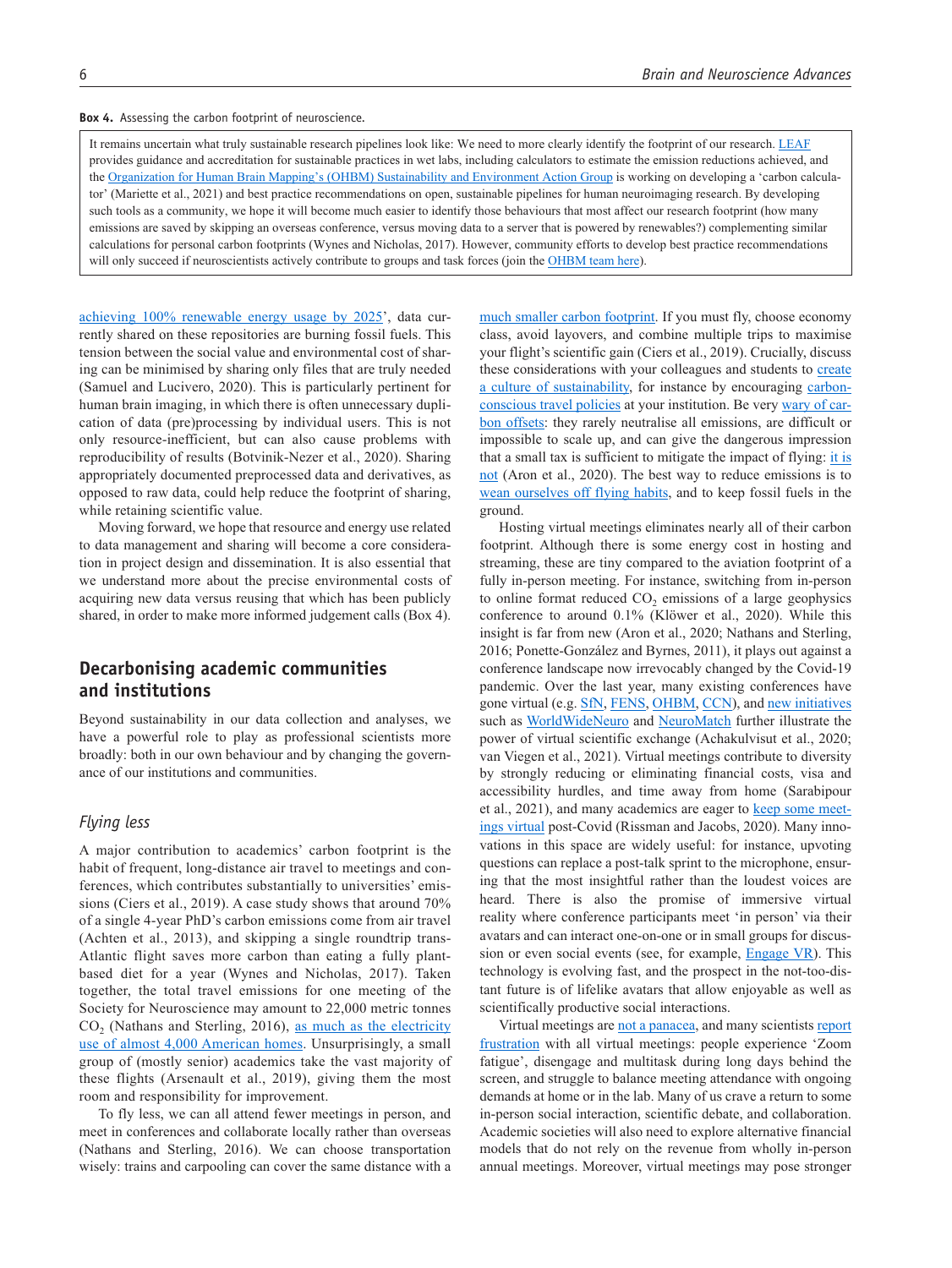

Figure 3. Possible formats for scientific meetings. As scientific meetings prepare for a post-Covid era, we call on conference organisers and attendees to work towards sustainable formats.

challenges for early career researchers, who have not yet built strong interpersonal networks – although it is interesting that online-only conferences such as [NeuroMatch](http://neuromatch.io/) have been spearheaded by the early career community (Achakulvisut et al., 2020), including the development of guidelines on running online meetings (Achakulvisut et al., 2021).

Crucially, we can have the best of both worlds: now is the perfect time to rethink how we interact as a community, and integrate virtual components into our post-Covid scientific meetings (Figure 3). One obvious approach is the hybrid meeting with both an in-person and a virtual component, which increases accessibility and reduces long-distance flights. Even more promising is a meeting composed of ['hubs](https://brainhack.org/global2018/)' in different locations, strategically placed to minimise travel distance (Klöwer et al., 2020), which strongly reduces carbon emissions without the loss of a large community gathering. Taking these ideas further, we can consider a [network of distributed local meetups:](https://brainhack.org/) an individual scientist or department provides a lecture hall to show streamed talks, books small rooms for one-on-one contact with meeting attendees elsewhere, and hosts social gatherings and meals. Such a distributed model, [recently trialled at the NeuroMatch 4.0 confer](https://anneurai.net/2022/01/20/2046/)[ence,](https://anneurai.net/2022/01/20/2046/) allows any location with sufficient interest (and a bit of space) to tune in to large meetings. This combines strong local collaboration and face-to-face interaction with a worldwide virtual community – at a fraction of the emissions and cost. Local meetups have the additional benefit of being resilient and adaptable in the face of changing Covid numbers: when in-person meetings are **restricted** in one country, this only affects the conference experience of a small number of scientists.

In sum, returning to legacy meetings has strong drawbacks: they cause unsustainable levels of carbon emissions from longhaul flights, limit accessibility to those who can easily travel, and cause jet lag for scientists from different time zones. By tackling the technical and sociological challenges associated with virtual or distributed meetings (in collaboration with professional conference organisers and developers of virtual meeting tools), we can make our scientific community more low-carbon, inclusive, diverse, and run at a fraction of the cost.

## *Advocate for sustainability in your institution*

Beyond our role in the global neuroscience community, we can use our voice as students and staff members of universities,

clinics, and research institutions. If your institution has a sustainability team or office, join them; if not, start one. Faculty governance should demand accurate yearly carbon bookkeeping and concrete plans for emissions reduction across university activities: campus and laboratory operations, food and waste, compute resources and travel, as well as sustainable finance and banking, [divestments of endowments and pension schemes from fossil](https://gofossilfree.org/europe/)  [fuels,](https://gofossilfree.org/europe/) and energy production. Most of us as we advance in our careers find ourselves starting to engage with the administrative machinery of the institution, and here we have the opportunity to shift focus, influence decisions, and steer resources in a direction that seems important. Although such conversations may not effect immediate change, we can provide a background of constant pressure and concern, normalising action on environmental issues.

In other areas where we have influence, such as on funding panels, we can also speak up about the need for climate-related research and to reduce the footprint of funded projects. UKRI (the UK national taxpayer-funded grant agency) has led in this by developing a comprehensive [sustainability policy](https://www.ukri.org/wp-content/uploads/2020/10/UKRI-050920-SustainabilityStrategy.pdf), including a net-zero target of 2040, and requirements for grant applications to demonstrate that environmental targets have been addressed. It is increasingly likely that journals and funding bodies will ask applicants to address the footprint of their proposed research, though more frameworks and tools are required to facilitate both the quantification and implementation of this. In the meantime, positively and proactively explaining how you have done so may give a competitive edge. If you sit on funding panels, ask whether the sustainability aspects of applications are incorporated into funding decisions – and if not, why not? These considerations may ultimately be integrated in mandatory ['resource use' reviews,](https://www.sussex.ac.uk/about/sustainable-university/policy-and-strategy/strategy/ethical-educators/sustainable-research-practices) akin to ethical review boards for human and animal experiments, or explicitly integrated into ethical reviews.

## **Changing minds: how scientists can influence society**

Up to now we have discussed the local actions we can take to decarbonise our own scientific and academic lives, but as scientists we also have the ability to exert wider influence via our communication channels with educators, the general public, and policymakers. Below, we offer some suggestions for how to do this.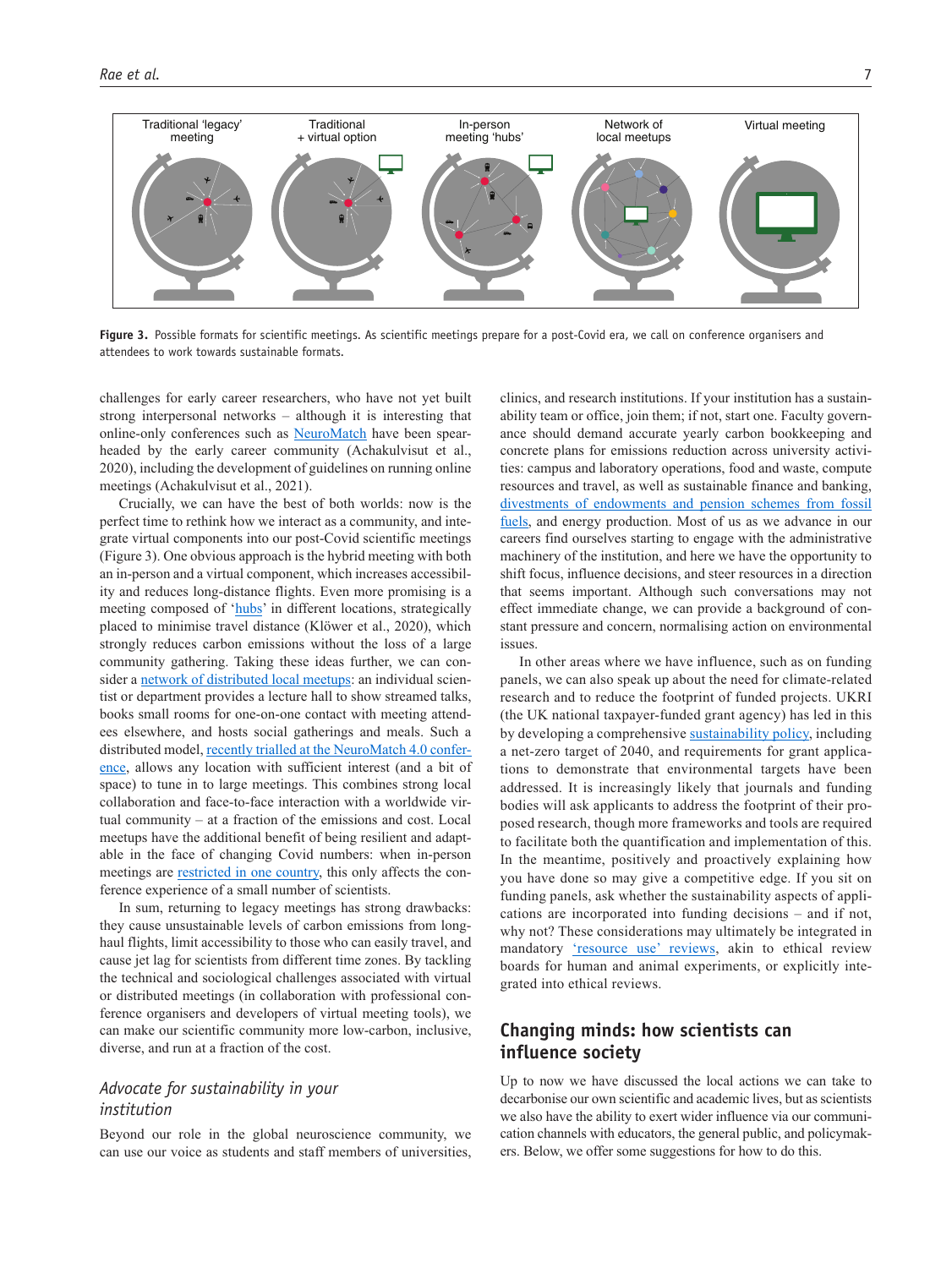#### *Research*

Many neuroscientists study decision-making and social behaviour. These fields are ideally placed to generate critical new insights into the neural and psychological processes underpinning pro-environmental behaviour and social change. Crucially, knowledge exchange with students, the public, and policymakers should be an ultimate goal to turn scientific insights into societal change. How can we encourage people to engage in behaviours such as reduce meat or flying, and increase walking and cycling (Steg and Vlek, 2009)? How do emotions shape the way we update our beliefs and turn information into actions (Brick et al., 2021)? How can group dynamics facilitate rapid social change (Hauser et al., 2014)? If your lab could answer such questions, consider leveraging your experimental skillset. One can dip toes in the water without fully re-orienting a lab's purpose: one of us recently collaborated with ecology colleagues to explore the effect of campus biodiversity on student mental health. Going further, some may even take their research in a new direction, as [Adam Aron at UCSD](https://www.timeshighereducation.com/blog/how-i-quit-neuroscience-focus-preventing-climate-breakdown) has recently done. While it can feel frightening to step out of one's comfort zone, university faculty are arguably in a unique, secure position that allows pivoting to research with a realworld impact.

### *Educators*

Many scientists, particularly those based in universities, are involved with education, and many also have connections with schools as educators or parents. There is an appetite among young people for information about climate change, as evidenced by the rapid spread of the school strikes movement started by the teen climate activist Greta Thunberg in 2018 (Boulianne et al., 2020). As universities are increasingly student-centred, communities of carbon-conscious students across departments can demand courses centred on the climate crisis. Schools frequently invite scientists to give talks and may be receptive to offers to talk about climate change. At university level, courses on climate change are springing up. Those neuroscientists in psychology or cognitive science can contribute a psychological dimension (<https://www.teachgreenpsych.com/>; [https://www.](https://www.apa.org/science/about/publications/climate-change) [apa.org/science/about/publications/climate-change\)](https://www.apa.org/science/about/publications/climate-change).

Ad hoc lectures are often welcomed by organisers of more general seminar series. It may seem daunting to give talks about a subject one isn't expert in. However, the climate science required to support a climate talk is rather grimly simple and is readily accessed via the online summaries for policymakers compiled by the Intergovernmental Panel on Climate Change (IPCC) ([the latest is available here\)](https://www.ipcc.ch/2018/10/08/summary-for-policymakers-of-ipcc-special-report-on-global-warming-of-1-5c-approved-by-governments/). Also, general talks about technical matters are sometimes better given by non-specialists, as they convey a clearer overview.

#### *Communicating with the general public*

Scientists can affect the world beyond institutions via their public communication efforts, and as practised communicators we are an important tool in the fight against climate change. But why should neuroscientists, as opposed to climate scientists, engage in public communication of climate change science? One argument is that we are perceived as not just intelligent and informed but also impartial, which may give us

added credibility. Like climate scientists, we also understand the dynamics of exponential and cumulative processes, and have data literacy that can help clarify complex scientific information. One suggested way to start the process of giving talks is to contact your local environmental group with an offer. While this may seem like preaching to the converted, if the talk is engaging it is likely to lead to further invitations to other fora. Local leisure clubs and church groups also often welcome suggestions for speakers.

What message should one give, in a public talk? As scientists we expect to provide factual information, but evidence refutes the simplistic 'information deficit model', by which climate inaction is entirely explained by an ignorance that we can correct with education (Bauer et al., 2007). The picture is far more nuanced (Zhao and Luo, 2021), as education interacts with people's pre-existing attitudes and socio-political affiliations (Taube et al., 2021). For example, those who are politically conservative are more likely to be climate sceptics (McCright and Dunlap, 2003), although this may vary by country (Hornsey et al., 2018). Audiences are unlikely to be completely swayed by facts alone, but the facts are nevertheless important to convey, especially as the general public are surprisingly ignorant of the science of climate change (Ranney and Clark, 2016).

The alternative is to influence people's attitudes via their emotions. Here again, research suggests that the obvious, simplistic approach, in this case to evoke fear, anger, or shame, is potentially counter-productive. Emotions are linked to motivation and action in complex ways, which may also change over time, and with the audience (Chapman et al., 2017). For example, while fear might cause some to take positive action, it may cause others to adopt a denialist attitude (Stern, 2012) and the most effective messaging for a given individual may depend on their pre-existing stance (Hine et al., 2016). Thus, a talk to a general audience should ideally contain a mixture of factual, emotive, and practical information, while also stressing the urgency and importance of collective action, finding a balance between too much fear (leading to denial, despair, or paralysis) and too much hope (leading to complacency). One approach used by the activist group Extinction Rebellion has been to produce a two-part talk, the '[Heading for Extinction](https://extinctionrebellion.uk/heading-for-extinction-download/)' talk, in which the first half aims to shock and the second half to galvanise. Obviously the audience demographic needs to be taken into account too, as a different approach is needed with, say, teenagers than with hedge fund managers.

And finally, communicating with the public need not involve getting on a podium in an organised setting. Another important route is via social media, where a lively Facebook or Twitter thread may attract hundreds of readers. It is important to keep social media communications short, friendly, respectful, and factual, remembering that you are writing not for the overt climate deniers in the thread, who will not likely be swayed, but for the silent majority who read and ponder.

## *Communicating with politicians and policymakers*

Most of us recognise that the climate and ecological crisis is not going to be solved by a population of well-meaning individuals, however large, in the absence of definitive top-down action from world leaders. Leaders, in turn, recognise that they cannot take action without the support of the populace. A two-pronged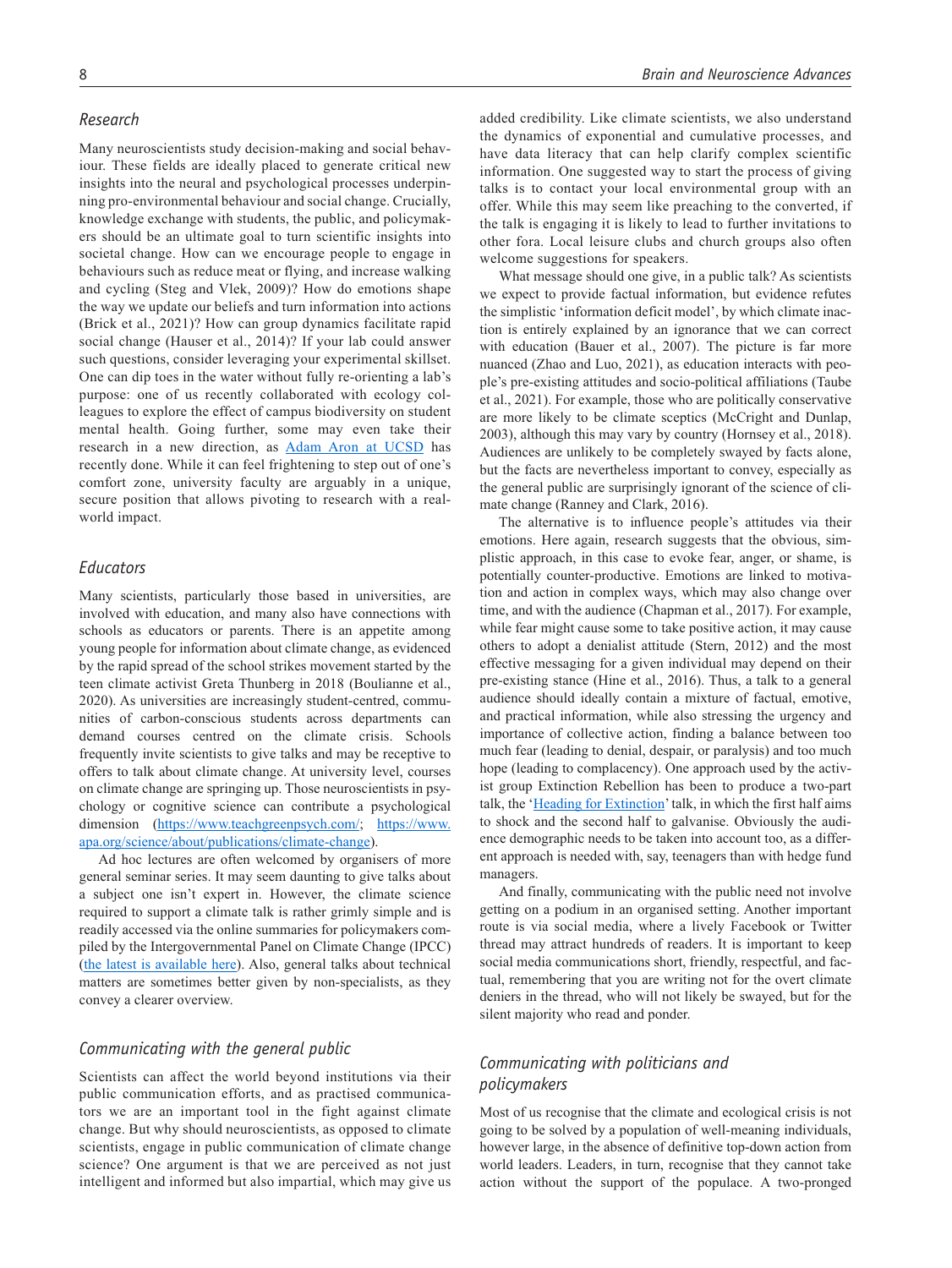#### **Box 5.** Recommended reading.

- '[The Garden Jungle](https://www.goodreads.com/book/show/42277872-the-garden-jungle)' by Dave Goulson, recommended by C.L.R. Authored by my Sussex colleague and bee expert Prof Dave Goulson, an enchanting journey through the insect life observed in his own back garden, and the damage we are wreaking on invertebrates, upon whom we depend for food and healthy ecosystems.
- '[The Ministry for the Future'](https://www.goodreads.com/book/show/50998056-the-ministry-for-the-future) by Kim Stanley Robinson, recommended by A.E.U. A captivating work of climate fiction ('clifi'). It beautifully describes a detailed and well-researched set of potential solutions that may inspire concrete global change.
- '[The Uninhabitable Earth'](https://www.goodreads.com/book/show/41552709-the-uninhabitable-earth) by David Wallace Wells, recommended by K.J.J. This is hard-hitting and somewhat catastrophic but very galvanising.
- '[Saving Us](https://www.simonandschuster.com/books/Saving-Us/Katharine-Hayhoe/9781982143831)' by Katherine Hayhoe, recommended by A.E.U. A top climate communicator lays out effective strategies for bridging political divides and engaging in meaningful, hopeful climate conversations.
- Take a walk in a setting with nature, recommended by M.F. This isn't a book, but with the volume of climate crisis materials in the news, it's good to take a break from the news and reading, and indulge in the natural settings we're fighting to protect.

approach is thus needed: one to influence individuals, as described above, and the other to influence politicians and other societal movers and shakers.

One route for scientists to influence politicians is to contact a local political representative, which in democracies is open to all citizens. Elected representatives are sensitive to the opinions of their constituents, but as one UK member of parliament remarked recently to one of us, 'my inbox isn't full of people complaining about the climate crisis, they're complaining about potholes'. Communications to politicians are therefore more likely to be effective if they are numerous, and this is one practical action that can be suggested at a public talk. Interestingly, recent public polling data in the United Kingdom suggests the tide is turning on how many voters see environmental issues as their top priority, with [record numbers ranking sustainability as more important](https://www.ipsos.com/ipsos-mori/en-uk/ipsos-mori-issues-index-november-2021)  [over the economy.](https://www.ipsos.com/ipsos-mori/en-uk/ipsos-mori-issues-index-november-2021) However, voters need to let their elected representatives know how strongly they feel.

Scientists may also encounter politicians in other arenas in the course of their academic work, for example when they present to select committees. Although the subject at hand may be something else entirely, the opportunity to engage directly with politicians can be exploited to express concern about the climate and ecological emergency and the slow pace of progress. Senior scientists in particular can have great influence in the public sphere because of their reputations. For example, the renowned climate scientist Chris Rapley recently [resigned his position](https://www.standard.co.uk/news/uk/science-museum-cop26-shell-extinction-rebellion-university-college-london-b958492.html) on the Science Museum Advisory Board, citing his disagreement with the museum's ongoing policy of accepting sponsorship from oil and gas companies. Such acts can provide a highly visible statement that puts pressure on wielders of power to change their practices.

#### *Communicating with colleagues and friends*

Most of our interactions with other people take place outside of the formal frameworks described above. Here, we also have the opportunity to have an influence, this time via social affiliation and the tendency of people to align their views with those of their in-group.

As scientists, most of our interactions are with colleagues and students, who can be gently and repeatedly reminded of the reality of climate breakdown, while recognising that haranguing doesn't change minds. One way to achieve this is not to cajole or persuade but simply to lead by example, making lifestyle changes that are visible to others, and hoping these spread by '[social con](https://dictionary.apa.org/social-contagion)[tagion'](https://dictionary.apa.org/social-contagion). Another is to frequently express personal concern about the climate emergency, for example in talks, and highlight

particular actions you yourself have taken. Interview candidates can be asked about their sustainability plans with respect to their own research groups or departments. The more the issue is talked about, and such discussion is normalised, the sooner we can move from 'is it happening?' to 'what should we do?'. As the renowned climate scientist and communicator Katherine Hayhoe has noted in her [TED talk](https://www.ted.com/talks/katharine_hayhoe_the_most_important_thing_you_can_do_to_fight_climate_change_talk_about_it?language=en), 'The most important thing you can do to fight climate change: *talk about it*'.

## **Conclusion**

The climate crisis and ecological emergency have never been more urgent. With each day that passes, the carbon in our atmosphere goes relentlessly up, and biodiversity crashes relentlessly down. Neuroscientists, just like everybody else, contribute to these problems, from the environmental costs of what we do in the lab to how we attend conferences. But as professional scientists, we are well placed to systematically and precisely measure the footprint of our research activities and make evidence-based decisions on what needs to change in our research practices.

We call on all neuroscientists, not just those interested in sustainability, to make these changes a matter of the most urgent priority. If we do not lead from the front, how can we expect members of the public at large to support the far-reaching societal shifts that are needed to address the climate crisis? We also call on neuroscientists to become ambassadors for climate action, in their institutions, and in wider society. Many of us hold the reins of power on university committees, and funding panels. From campaigns to [decarbonise your institution's energy supply](https://electrifyuc.org/), to campaigns for [meat-free campuses,](https://www.ucl.ac.uk/sustainable-development-goals/case-studies/2020/oct/meat-free-meetings-campus-benefit-health-and-environment) there are many ways in which a combination of top-down commitment from senior academics, and bottom-up demand from students and staff, can change your institution for the better. It is also critical that those of us who have benefitted the most from the historical, carbon intensive system are also those that carry the lion's share of the burden of the transition to more sustainable practices.

Most important of all: *talk about it*. Discuss the sustainability implications of research practices within your lab, your department, in meetings, and at conferences. Tell your colleagues how worried you are. Speak to your political representatives. Confronting the 'inconvenient truth' of the biggest challenge humanity has ever faced is frightening. We have found that talking about the climate crisis, with each other, with colleagues – in fact, with pretty much anyone – helps us feel less isolated. Speaking out about the climate crisis can also create hope, in finding others who also want to act (Box 5).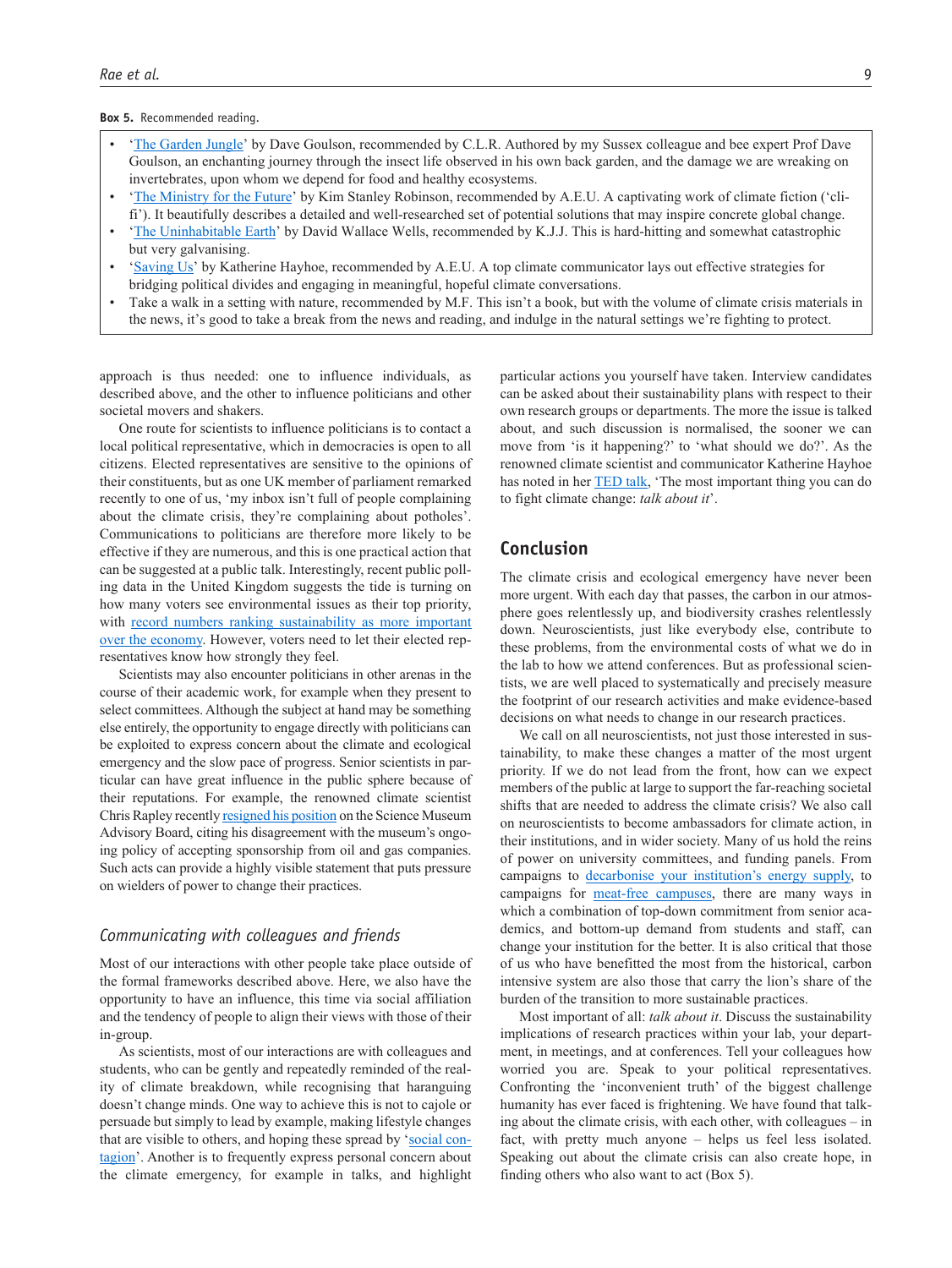And there *is* still hope that we can avert the worst possible outcomes. But the [window for action is very rapidly closing,](https://www.ipcc.ch/assessment-report/ar6/) and so – neuroscientists – we must act on the climate crisis and ecological emergency. Fast.

#### **Acknowledgements**

A.E.U. thanks many people for discussions and resources: Janos Urai on geophysics, Milan Klöwer on climate science, Luigi Acerbi and Ida Momennejad on energy-efficient computing, Sarvenaz Sarabipour on scientific meeting formats. C.L.R. thanks the OHBM Sustainability and Environment Action group for discussions and resources. We thank two anonymous reviewers for helpful suggestions.

#### **Author contributions**

C.L.R., M.F., K.J.J., and A.E.U. contributed to conceptualisation; C.L.R. contributed to project administration and supervision. A.E.U. contributed to visualisation. C.L.R., M.F., K.J.J., and A.E.U. contributed to writing – original draft and writing – review and editing.

#### **Declaration of conflicting interests**

The author(s) declared the following potential conflicts of interest with respect to the research, authorship, and/or publication of this article: M.F. runs the Laboratory Efficiency Assessment Framework (LEAF) which standardises sustainable lab operations.

#### **Funding**

The author(s) disclosed receipt of the following financial support for the research, authorship, and/or publication of this article: A.E.U. is supported by the German National Academy of Sciences Leopoldina and the International Brain Research Organization.

### **ORCID iDs**

Charlotte L. Rae D <https://orcid.org/0000-0002-4503-4971> Kate J. Jeffery **D** <https://orcid.org/0000-0002-9495-0378> Anne E. Urai **D** <https://orcid.org/0000-0001-5270-6513>

#### **References**

- Achakulvisut T, Ruangrong T, Bilgin I, et al. (2020) Improving on legacy conferences by moving online. *eLife* 9(1): e57892.
- Achakulvisut T, Ruangrong T, Mineault P, et al. (2021) Towards democratizing and automating online conferences: Lessons from the neuromatch conferences. *Trends in Cognitive Sciences* 25(4): 265–268.
- Achten WMJ, Almeida J and Muys B (2013) Carbon footprint of science: More than flying. *Ecological Indicators* 34(1): 352–355.
- Alves J, Sargison FA, Stawarz H, et al. (2020) A case report: Insights into reducing plastic waste in a microbiology laboratory. *Access Microbiology* 3(3): 000173.
- Anthony LFW, Kanding B and Selvan R (2020) Carbontracker: Tracking and predicting the carbon footprint of training deep learning models. *arXiv* 2007.03051. Available at:<https://arxiv.org/abs/2007.03051>
- Aron AR, Ivry RB, Jeffery KJ, et al. (2020) How can neuroscientists respond to the climate emergency? *Neuron* 106(1): 17–20.
- Arsenault J, Talbot J, Boustani L, et al. (2019) The environmental footprint of academic and student mobility in a large research-oriented university. *Environmental Research Letters* 14(1): 095001.
- Balmford A, Fisher B, Mace GM, et al. (2020) Analogies and lessons from COVID-19 for tackling the extinction and climate crises. *Current Biology* 30(17): R969–R971.
- Bauer MW, Allum N and Miller S (2007) What can we learn from 25 years of PUS survey research? Liberating and expanding the agenda. *Public Understanding of Science* 16(1): 79–95.
- Boto E, Holmes N, Leggett J, et al. (2018) Moving magnetoencephalography towards real-world applications with a wearable system. *Nature* 555(1): 657–661.
- Botvinik-Nezer R, Holzmeister F, Camerer CF, et al. (2020) Variability in the analysis of a single neuroimaging dataset by many teams. *Nature* 582(1): 84–88.
- Boulianne S, Lalancette M and Ilkiw D (2020) 'School Strike 4 Climate': Social media and the international youth protest on climate change. *Media Communication* 8(2): 208–218.
- Brick C, Bosshard A and Whitmarsh L (2021) Motivation and climate change: A review. *Current Opinion in Psychology* 42(1): 82–88.
- Cascini A, Bortolini M, Botti L, et al. (2013) Life cycle assessment of a commercial refrigeration system under different use configurations. In: *Proceedings of the 18th Summer School 'Francesco Turco'* 2, Senigallia, pp. 352–357. Available at: [http://summerschool-aidi.](http://summerschool-aidi.it/edition-2015/images/ancona2013/articoli/non_presentati/articolo16_np.pdf) [it/edition-2015/images/ancona2013/articoli/non\\_presentati/arti](http://summerschool-aidi.it/edition-2015/images/ancona2013/articoli/non_presentati/articolo16_np.pdf)[colo16\\_np.pdf](http://summerschool-aidi.it/edition-2015/images/ancona2013/articoli/non_presentati/articolo16_np.pdf)
- Chapman DA, Lickel B and Markowitz EM (2017) Reassessing emotion in climate change communication. *Nature Climate Change* 7(1): 850–852.
- Ciers J, Mandic A, Toth LD, et al. (2019) Carbon footprint of academic air travel: A case study in Switzerland. *Sustainability* 11(1): 80.
- Dockx P (2015) Lab ventilation and energy consumption. In: E Dittrich (ed.) *The Sustainable Laboratory Handbook*. Chichester: John Wiley & Sons Ltd, pp. 363–378.
- Frith U (2020) Fast lane to slow science. *Trends in Cognitive Sciences*  $24(1): 1-2.$
- Fuss S, Canadell JG, Peters GP, et al. (2014) Betting on negative emissions. *Nature Climate Change* 4(1): 850–853.
- Glasser MF, Smith SM, Marcus DS, et al. (2016) The Human Connectome Project's neuroimaging approach. *Nature Neuroscience* 19(1): 1175–1187.
- Goyal-Kamal Feld B, Schmidt V, et al. (2021) CodeCarbon: Estimate and track carbon emissions from machine learning computing. *Zenodo*. Available at:<https://doi.org/10.5281/zenodo.4699491>
- Hafer M (2017) Quantity and electricity consumption of plug load equipment on a university campus. *Energy Efficiency* 10(1): 1013–1039.
- Hallegatte S, Green C, Nicholls RJ, et al. (2013) Future flood losses in major coastal cities. *Nature Climate Change* 3(1): 802–806.
- Haugen RK (2020) Laboratory Hood Energy Savings: The Low-Hanging Fruit. *ACS Chemical Health & Safety* 27(2): 125–128.
- Hauser OP, Rand DG, Peysakhovich A, et al. (2014) Cooperating with the future. *Nature* 511(1): 220–223.
- Hine DW, Phillips WJ, Cooksey R, et al. (2016) Preaching to different choirs: How to motivate dismissive, uncommitted, and alarmed audiences to adapt to climate change? *Global Environmental Change* 36(1): 1–11.
- Hornsey MJ, Harris EA and Fielding KS (2018) Relationships among conspiratorial beliefs, conservatism and climate scepticism across nations. *Nature Climate Change* 8(1): 614–620.
- Intergovernmental Science-Policy Platform on Biodiversity and Ecosystem Services (2019) Summary for policymakers of the global assessment report on biodiversity and ecosystem services. *Zenodo*. Available at:<https://doi.org/10.5281/zenodo.3553579>
- Klöwer M, Hopkins D, Allen M, et al. (2020) An analysis of ways to decarbonize conference travel after COVID-19. *Nature* 583(1): 356–359.
- Littlejohns TJ, Holliday J, Gibson LM, et al. (2020) The UK Biobank imaging enhancement of 100,000 participants:rationale, data collection, management and future directions. *Nature Communication* 11(1): 2624.
- McCright AM and Dunlap RE (2003) Defeating Kyoto: The Conservative Movement's Impact on US. Climate Change Policy. *Social Problems* 50(3): 348–373.
- Mariette J, Blanchard O, Berné O, et al. (2021) An open-source tool to assess the carbon footprint of research. *arXiv* 2101.10124. Available at:<https://arxiv.org/abs/2101.10124>